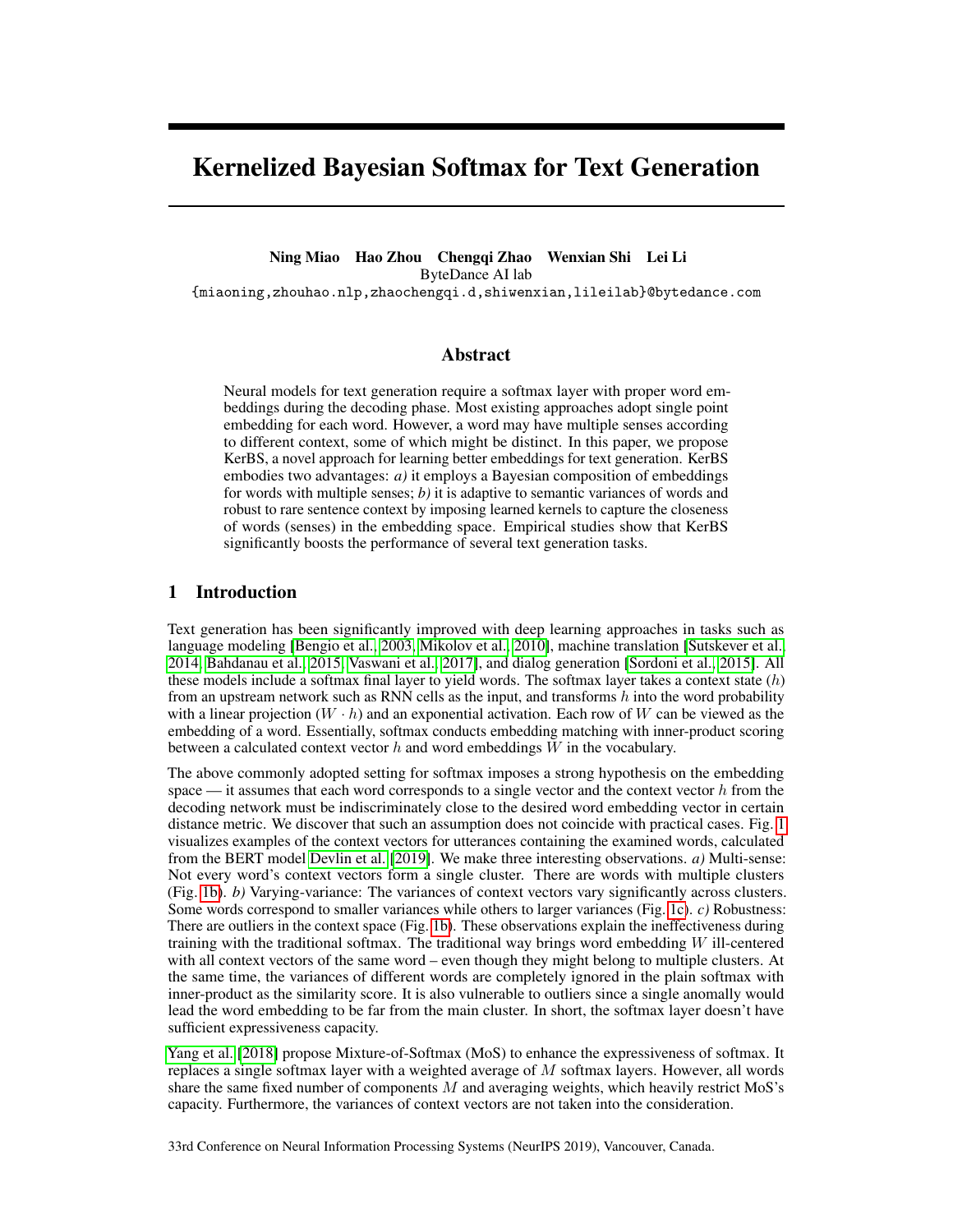

Figure 1: Context vectors h calculated from BERT and projected using PCA. Each point corresponds to one utterance containing the word. (a) "computer" has only one cluster; (b) "monitor" has two clusters, representing the verb (left) and the noun (right). The outlier at the lower right only appears in phrase "christian science monitor"; (c) "car" has smaller variance than "vehicle".

In this paper, we propose KerBS, a novel approach to learn text embedding for generation. KerBS avoids the above softmax issues by introducing a Bayesian composition of multiple embeddings and a learnable kernel to measure the similarities among embeddings. Instead of a single embedding, KerBS explicitly represents a word with a weighted combination of multiple embeddings – each is regarded as a "sense"<sup>1</sup>. The number of embeddings is automatically learned from the corpus as well. We design a family of kernel functions to replace the embedding matching (i.e. the matrix-vector dot-product) in softmax layer. With parameters learned from text, each word (or "sense") can enjoy individual variance in its embedding space. In addition, the kernel family is more robust to outliers than Gaussian kernels.

We conduct experiments on a variety of text generation tasks including machine translation, language modeling, and dialog generation. The empirical results verify the effectiveness of KerBS. Ablation study indicates that each part of KerBS, including the Bayesian composition and the kernel function, is necessary for the performance improvement. We also find that words with more semantic meanings are allocated with more sense embeddings, which adheres to our intuition.

# 2 Related work

Word Embeddings. Word2Vec [Mikolov et al., 2013] and GloVe [Pennington et al., 2014] learn distributed word representations from corpus in an unsupervised way. However, only one embedding is assigned to each word, which not only suffers from ignoring polysemy but also could not provide context related word embeddings. Recent works [Alec Radford and Sutskever, 2018, Peters et al., 2018, Devlin et al., 2019] indicates that pre-trained contextualized word representations are beneficial for downstream natural language processing tasks. BERT [Devlin et al., 2019] pre-train a masked language model with a deep bidirectional Transformer and it achieves state-of-the-art performance in various NLP tasks.

**Multi-Sense Word Embeddings.** Early works obtain multi-sense word embeddings by first training single point word embeddings and then clustering the context embeddings (for example, the average embedding of neighbor words). But these methods are not scalable and take lots of efforts in parameter tuning [Reisinger and Mooney, 2010, Huang et al., 2012]. Tian et al. [2014] introduce a probabilistic model, which uses a variable to control sense selection of each word. Liu et al. [2015] add a topic variable for each word, and condition word embeddings on the topic variable. Both of Tian et al. [2014] and Liu et al. [2015] can be easily integrated into Skip-Gram model [Mikolov et al., 2013], which is highly efficient. Other works [Chen et al., 2014, Jauhar et al., 2015, Chen et al., 2015, Wu and Giles, 2015] further improve the performance of multi-sense embeddings by making use of huge corpora such as WordNet Miller [1995] and Wikipedia. However, these works are mainly focused on text understanding rather than text generation.

Word Embedding as a Distribution. In order to represent the semantic breadth of each word, Vilnis and McCallum [2015] propose to map each word into a Gaussian distribution in the embedding

<sup>&</sup>lt;sup>1</sup>Since there is no direct supervision, an embedding vector does not necessarily correspond to a semantic sense.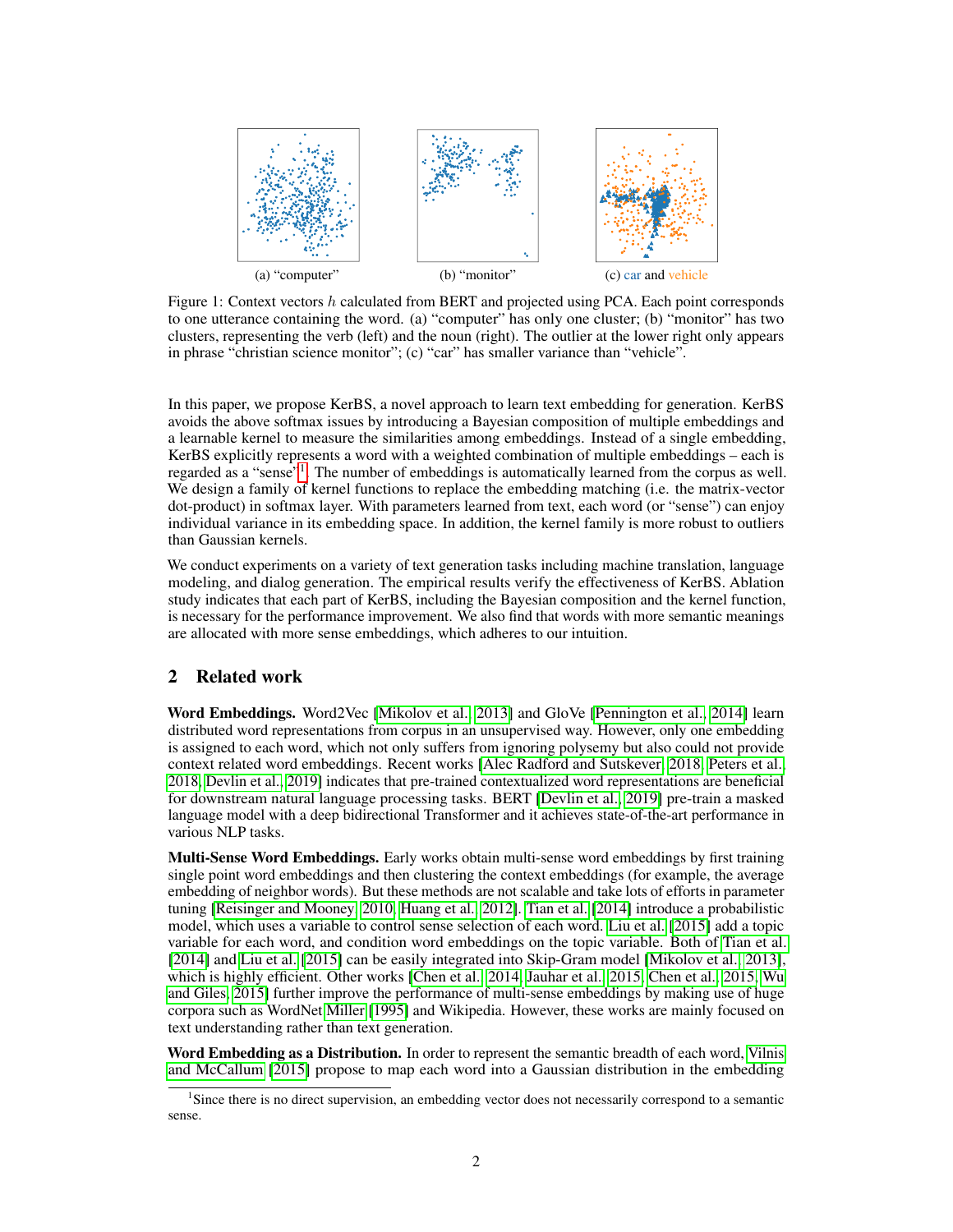space. Instead of using cosine similarity in Mikolov et al. [2013], Vilnis and McCallum [2015] use KL-divergence of the embedding distributions to measure the similarities between words. To improve the numerical stability of Gaussian word embeddings, especially when comparing very close or very distant distributions, Sun et al. [2018] propose to replace KL-divergence with Wasserstein distance. Though Gaussian word embeddings perform well in word-level tasks such as similarity and entailment detection, they cannot be directly applied to the scenario of text generation, because it is difficult to perform embedding matching between Gaussian word embeddings and output embeddings, which are usually single points in the embedding space.

# 3 Background

Most text generation models generate words through an embedding matching procedure. Intuitively, at each step, upstream networks such as RNN decoders compute a *context vector* h according to the encoded information from input and previously generated words. The context vector  $h$  serves as a query to search for the most similar match from a pre-calculated vocabulary embeddings  $W$ . In practice, this is implemented with an inner-product between  $W$  and  $h$ . Normalized probabilities over all words are computed with the softmax function. Words with the highest probabilities will be chosen during the inference process.

Specifically, given an utterance  $\hat{y}$ , a GRU decoder calculates as follows:

$$
e_t = \text{LOOKUP}(W_{in}, \hat{y}_{t-1}),\tag{1}
$$

$$
h_t = \text{GRU}(h_{t-1}, e_t),\tag{2}
$$

$$
P(y_t = i) = \text{SOFTMAX}(h_t W)_i. \tag{3}
$$

At time step t, its word embedding  $e_t$  is obtained by looking up the previous output word in the *word embedding* matrix  $W_{in} = [\bar{w}_1, \bar{w}_2, ..., \bar{w}_V]$  (Eq. (1)). Here  $\bar{w}_i$  is the embedding of the *i*-th word in the vocabulary. V is the vocabulary size. The context embedding  $h_t$  of the t-th step will be obtained from GRU by combining information of  $h_{t-1}$  and  $e_t$  (Eq. (2)). Other decoders such as Transformer Vaswani et al. [2017] work similary.

Eq. (3) performs embedding matching between  $h_t$  and W, and probabilities of words will be obtained by a softmax activation. Intuitively, to generate the correct word  $\hat{y}_t$ , the context embedding  $h_t$  should lie in a small neighborhood around  $\hat{y}_t$ 's word embedding  $w_{\hat{y}_t}$ .

# 4 Proposed KerBS

In this section, we first introduce KerBS for text generation. It is designed according to the three observations mentioned in the introduction: multi-sense, varying-variance, and robustness. Then we provide a training scheme to dynamically allocate senses since it is difficult to directly learn the number of senses of each word.

#### 4.1 Model Structure

KerBS assumes that the space of context vectors for the same word consists of several geometrically separate components. Each component represents a "sense", with its own variance. To better model their distribution, we replace Eq. (3) with the following equations:

$$
P(y_t = i) = \sum_{j \in 0, 1, ..., M_i} P(s_t = \langle i, j \rangle).
$$
 (4)

Here,  $s_t$  is the sense index of the step t. Its value takes  $\langle i, j \rangle$  corresponding to the j-th sense of the *i*-th word in vocabulary.  $M_i$  is the number of senses for word *i*, which may be different for different words. Instead of directly calculating the probabilities of words, KerBS first calculates the probabilities of all senses belonging to a word and then sums them up to get the word probability.

$$
P(s_t = \langle i, j \rangle) = \text{Softmax}\left( [\mathcal{K}_{\theta}(h_t, W)] \right)_i^j = \frac{\exp(\mathcal{K}_{\theta_i^j}(h_t, w_i^j))}{\sum_k \sum_{r \in \mathcal{O}, 1, ..., M_k} \exp(\mathcal{K}_{\theta_k^r}(h_t, w_k^r))}.
$$
 (5)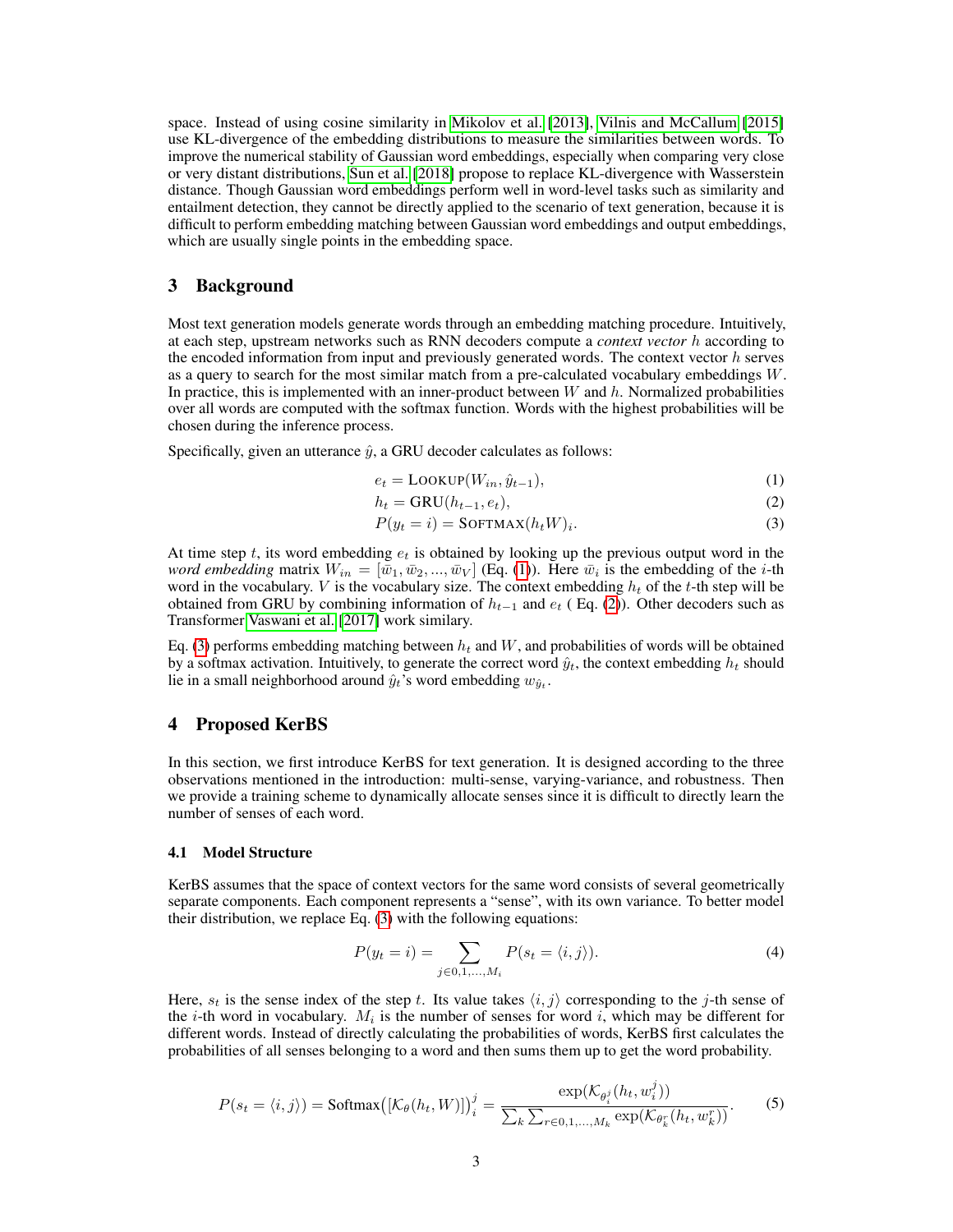The probability of output sense  $s_t$  in Eq. (5) is not a strict Gaussian posterior, as the training of Gaussian models in high dimensional space is numerical instable. Instead, we propose to use a carefully designed kernel function, to model the distribution variance of each sense. Concretely, we replace the inner product in Eq. (3) with kernel function  $K$ , which depends on a variance-related parameter  $\theta$ .  $[\mathcal{K}_{\theta}(h_t, W)]$  is a simplified notation containing all pairs of kernal values  $\mathcal{K}_{\theta_i^j}(h_t, w_i^j)$ . With different  $\theta_i^j$  for each sense, we can model the variances of their distributions separately.

#### 4.1.1 Bayesian Composition of Embeddings

In this part, we introduce in detail how KerBS models the multi-sense property of words. Intuitively, we use Bayesian composition of embeddings in text generation, because the same word can have totally different meanings. For words with more than one sense, their corresponding context vectors can be usually divided into separate clusters (see Figure 1). If we use single-embedding models such as traditional softmax to fit these clusters, the word embedding will converge to the mean of these clusters and could be distant from all of them. This may lead to poor performance in text generation.

As shown in Eq. (4), we can allocate different embeddings for each sense. We first obtain the sense probabilities by performing weight matching between context vector  $h$  and sense embedding matrix W. Then we add up the sense probabilities belonging to each word to get word probabilities.

We adopt weight tying scheme [Inan et al., 2017], where the decoding embedding and the input embedding are shared. Since  $W$  is a matrix of sense embeddings, it cannot be directly used in the decoding network for next step as in Eq.  $(1)$ . Instead, we obtain embedding  $e_t$  by calculating the weighted sum of sense embeddings according to their conditional probabilities. Assume that  $\hat{y}_t = i$ is the input word at step  $t$ ,

$$
e_t = \sum_{j \in [1, 2, ..., M_i]} P(s_{t-1} = \langle i, j \rangle | \hat{y}_{[0:t-1]}) w_i^j,
$$
\n(6)

$$
P(s_{t-1} = \langle i, j \rangle | \hat{y}_{[0:t-1]}) = \frac{P(s_{t-1} = \langle i, j \rangle | \hat{y}_{[0:t-2]})}{\sum_{k \in [1, 2, ..., M_i]} P(s_{t-1} = \langle i, k \rangle | \hat{y}_{[0:t-2]})}.
$$
(7)

#### 4.1.2 Embedding Matching with Kernels

To calculate the probability of each sense, it is very straightforward to introduce Gaussian distributions in the embedding space. However, it is difficult to learn a Gaussian distribution for embeddings in high dimensional space for the following reasons. Context vectors are usually distributed in low dimensional manifolds embedded in a high dimensional space. Using an iostropic Gaussian distribution to model embedding vectors in low dimensional manifolds may lead to serious instability. Assume in a d-dimensional space, the distribution of  $H_i$  follows  $N(0, \sigma_1)$  in a  $d_1$ -dimensional subspace. We build a model  $N(0, \sigma)$  to fit the embedding points. But there are often some noisy outliers, which are assumed to distribute uniformly in a cube with edge length 1 and centered at the origin. Then the average square distance between an outlier and the origin is  $\frac{d}{12}$ , which increases linearly with d. The log-likelihood to maximize can be written as:

$$
\mathcal{L} = \sum_{x \in X} \log((\sqrt{2\pi}\sigma)^{-d} \exp(-\frac{\sum_{i \in 1, 2, ..., d} x_i^2}{2\sigma^2})) = \sum_{x \in X} (-d \log(\sqrt{2\pi}\sigma) - \frac{\sum_{i \in 1, 2, ..., d} x_i^2}{2\sigma^2}), \tag{8}
$$

where X is the set of data points including outliers. Denote the proportion of outliers in X as  $\alpha$ . Since  $\mathbb{E}(\sum_{i\in 1,2,...,d}x_i^2)$  equals  $d_1$  for points generated by the oracle and  $\frac{d}{12}$  for outliers,  $\mathcal L$  is dominated by outliers when d is large. The optimal  $\sigma$  approximately equals to  $\sqrt{\frac{\alpha d}{12} + (1-\alpha)d\sigma_1}$ . With large d, optimal  $\sigma \approx \sqrt{\frac{\alpha}{12}}$ , which is independent of real variance  $\sigma_1$ . As expected, we find that directly modeling the Gaussian distributions does not work well in our preliminary experiments.

Therefore we design a kernel function to model embedding variances, which can be more easily learned compared with Gaussian mixture model. Specifically, we replace the inner product  $\mathcal{I}(h, e)$  $cos(h, e)|h||e|$ , which can be regarded as a fixed kernel around whole space, with a kernel function

$$
\mathcal{K}_{\theta}(h,e) = |h| |e| \left( a \exp(-\theta \cos(h,e)) - a \right). \tag{9}
$$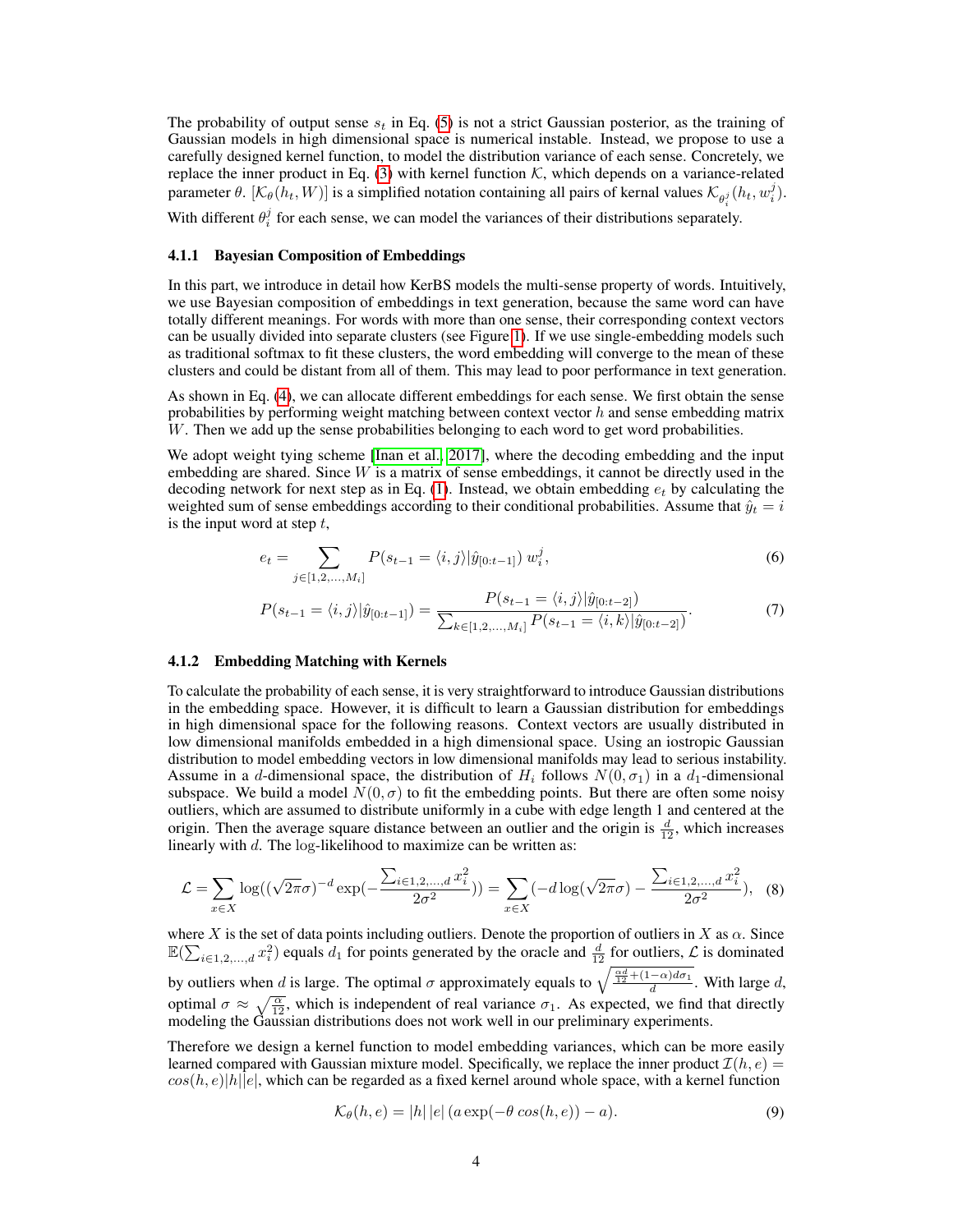

Figure 2: Kernel shapes with different  $\theta$ .

Here  $\theta$  is a parameter controlling the embedding variances of each sense and  $a = \frac{-\theta}{2(\exp(-\theta) + \theta - 1)}$ is a normalization factor. When  $\theta \to 0$ ,  $\mathcal{K}_{\theta}(h, e) \to \mathcal{I}(h, e)$ , which degenerates to common inner product. As shown in Figure 2, with a small  $\theta$ , embeddings are concentrated on a small region, while a large  $\theta$  leads to a flat kernel. Finally, parameters for the *i*-th word could be:  $\{[w_i^1, \theta_i^1], [w_i^2, \theta_i^2] \cdots [w_i^{M_i}, \theta_i^{M_i}]\}$ , where  $w_i^j$  and  $\theta_i^j$  are the embedding and kernel parameter of sense  $\langle i, j \rangle$ . Intuitively, in the original space with inner product similarity, the density of probability mass is uniformly distributed. But  $K$  distorts the probabilistic space, making the variances of context vectors differ over different senses.

Since

$$
\frac{\partial \log \mathcal{K}_{\theta}(h,e)}{\partial \theta} = \frac{1}{a} \frac{\partial a}{\partial \theta} - \frac{\cos(h,e) \exp(-\theta \cos(h,e))}{\exp(-\theta \cos(h,e)) - 1},\tag{10}
$$

the gradient of each h is bounded for fixed  $\theta$ . It results from the continuity of  $\frac{\cos(h,e)\exp(-\theta cos(h,e))}{\exp(\theta cos(h,e)) - 1}$ when  $cos(h, e) \neq 0$  and the fact that  $\frac{cos(h, e)exp(-\theta cos(h, e))}{exp(\theta cos(h, e)) - 1} \rightarrow \frac{1}{\theta}$ , when  $cos(h, e) \rightarrow 0$ . As a result, a small proportion of outliers or noise points will not have a major impact on training stability.

#### 4.2 Training Scheme

It is difficult to empirically determine the sense numbers of each word, which is a very large set of hyper-parameters. Also, properties of the same word may vary among different corpora and tasks. So we design a training scheme for KerBS, which includes dynamic sense allocation. Instead of providing the sense number for each word, we only need to input the total sense number. The algorithm will automatically allocate senses.

Details of the training scheme are shown in Algorithm 1. Specifically, to obtain parameters for both KerBS and upstream network  $f_{\phi}$ , which outputs the context vectors, the whole process consists of allocation and adaptation phases. Before training, W and  $\theta$  are initialized by a random matrix and a random vector respectively. We randomly allocate  $M_{sum}$  senses to words. After initialization, we first turn to the adaptation phase. Given a sequence  $\hat{y}$  in training set, at step t, we get the context vector  $h_t$  from  $f_\phi$ . Then sense and word probabilities are calculated by Eq. (4) and Eq. (5), respectively. Afterwards, we calculate the log-probability  $\mathcal L$  of generating  $\hat y_t$ . And we maximize  $\mathcal L$  by tuning  $W, \theta$ and  $\phi$ :

$$
\mathcal{L} = \sum_{t} \log(P(y_t = \hat{y}_t | \hat{y}_{[0:t-1]}; W, \theta, \phi)).
$$
\n(11)

During the adaption phase, KerBS learns  $w_i^j$ , the sense embedding vector, and  $\theta_i^j$ , the indicator of distribution variance.

During the allocation phase, we remove redundant senses and reallocate them to poorly predicted words. To determine senses to remove and words which need more senses, we record the moving average of each word's log prediction accuracy  $\log P$  and sense usage  $U$ :

$$
\log P_i \leftarrow (1 - \beta) \log P_i + \log(P(y_t = i)) \mathbb{1}_{i = \hat{y}_t} \tag{12}
$$

$$
U_i^j \leftarrow (1 - \beta)U_i^j + \beta P(s_t = \langle i, j \rangle) \mathbb{1}_{i = \hat{y}_t}
$$
\n(13)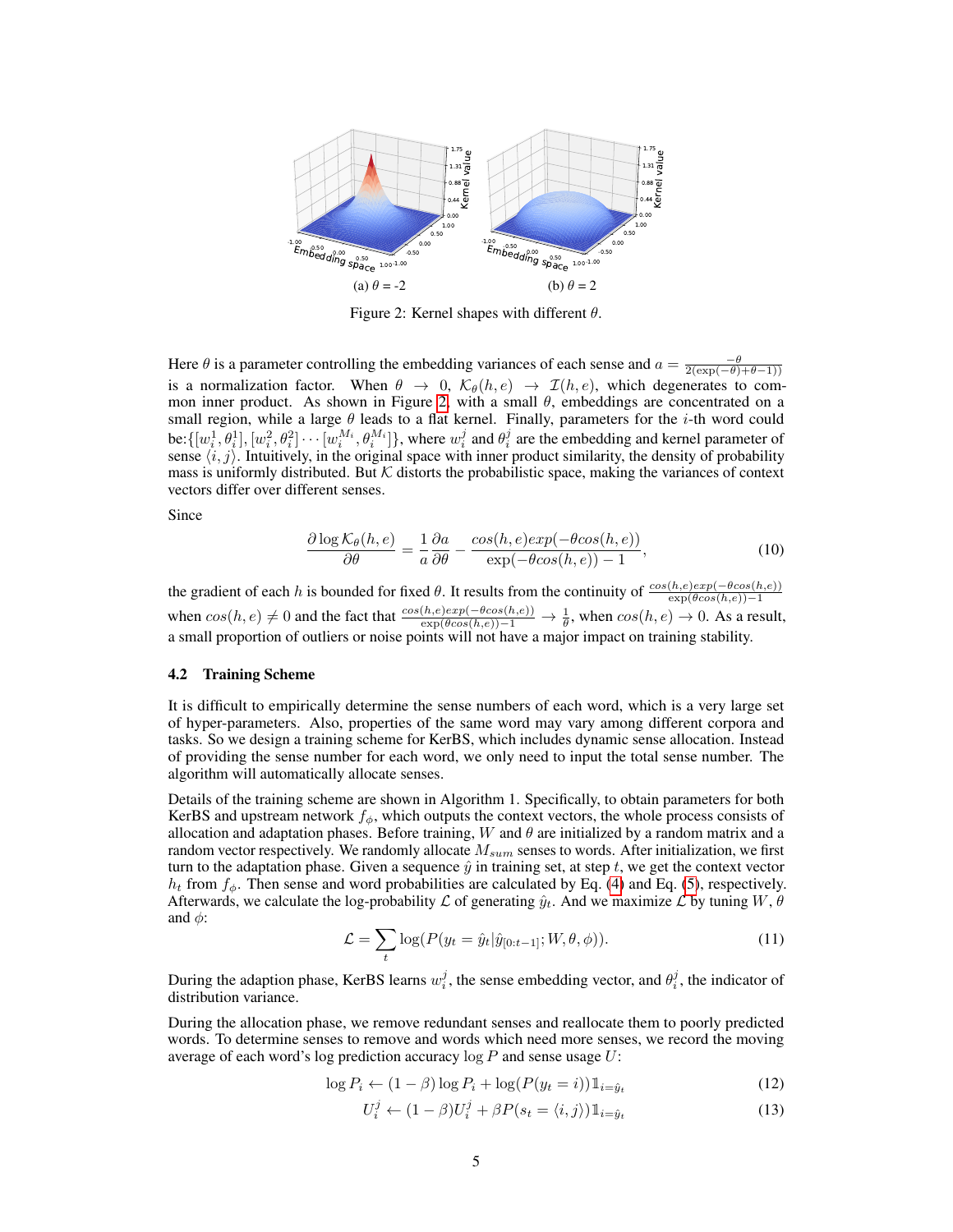where  $\beta$  is the updating rate. For a word i, if after several epochs logP is consistently lower than a threshold  $\epsilon$ , we think that the senses currently allocated to i is not enough. Then we delete the least used sense and reallocate it to  $i$ . We alternatively perform adaption and reallocation until convergence.

Algorithm 1: Training scheme for KerBS

**Input** :Training corpus  $\hat{Y}$ , total sense num  $M_{sum}$ , word num  $V$ , embedding dimension d, adaption-allocation ratio  $Q$ , threshold  $\epsilon$ ; **Output**:  $W$ ,  $\theta$ , sense allocation list  $L$ ; Initialize  $W$ ,  $H$ ,  $\theta$ ,  $U$ ,  $L$ ,  $step = 0$ ; while *not converge* do Random select  $\hat{y} \in \hat{Y}$ ; for  $i_t$  in T do  $h_t \leftarrow f_{\phi}(\hat{y}_{[0:t-1]})$ ; Calculate sense probability  $P(y_t = \langle i, j \rangle)$  and word probability  $P(y_t = i)$  by Eq. (4), (5); MAXIMIZE  $log(P(y_t = \hat{y}_t))$  by ADAM; Update  $logP$  and U by Eq. (12), (13); end if step mod  $Q = 0$  then **for** i in  $\{1, 2, ..., V\}$  do if  $logP_i < \epsilon$  then  $i'_0, j'_0 \leftarrow \argmin_{i', j'} (U^{j'}_{i'})$  $\frac{\jmath}{i^{\prime}}$  );  $\theta_{i'_0}^{j'_0} \leftarrow 1e-8; U_{i'_0}^{j'_0} \leftarrow \text{Mean}(U);$  $L[\langle i'_0, j'_0 \rangle] \leftarrow i;$ end end end  $step = step + 1;$ end

#### 4.3 Theoretical Analysis

In this part, we explain why KerBS has the ability to learn the complex distributions of context vectors. We only give a brief introduction to the following lemmas and leave more detailed proofs in the appendix.

Lemma 4.1. *KerBS has the ability to learn the multi-sense property. If the real distribution of context vectors consists of several disconnected clusters, KerBS will learn to represent as many clusters as possible.*

*Proof.* Each cluster of word i's context vectors attracts i's KerBS sense embeddings, in order to draw these embeddings nearer to increase  $\mathcal{L}$ . However, if a cluster has already been represented by a KerBS sense, its attractions to embeddings of other senses get weaker. So they will converge to other clusters. Instead of gathering together in a few clusters, senses will try to represent as many clusters of context vectors' distribution as possible. П

Lemma 4.2. *KerBS has the ability to learn variances of embedding distribution. For distributions with larger variances, KerBS learns larger* θ*.*

*Proof.* The optimized  $\theta$  is a solution of equation  $\frac{\partial \mathcal{L}}{\partial \theta} = 0$ . We only need to explain that, when the variance of  $h$  grows, the solution of the equation gets larger.

# 5 Experiment

In this section, we empirically validate the effectiveness of KerBS. We will first set up the experiments, and then give the experimental results in Section 5.2.

We test KerBS on several text generation tasks, including:

• Machine Translation (MT) is conducted on IWSLT'16 De→En, which contains 196k pairs of sentences for training.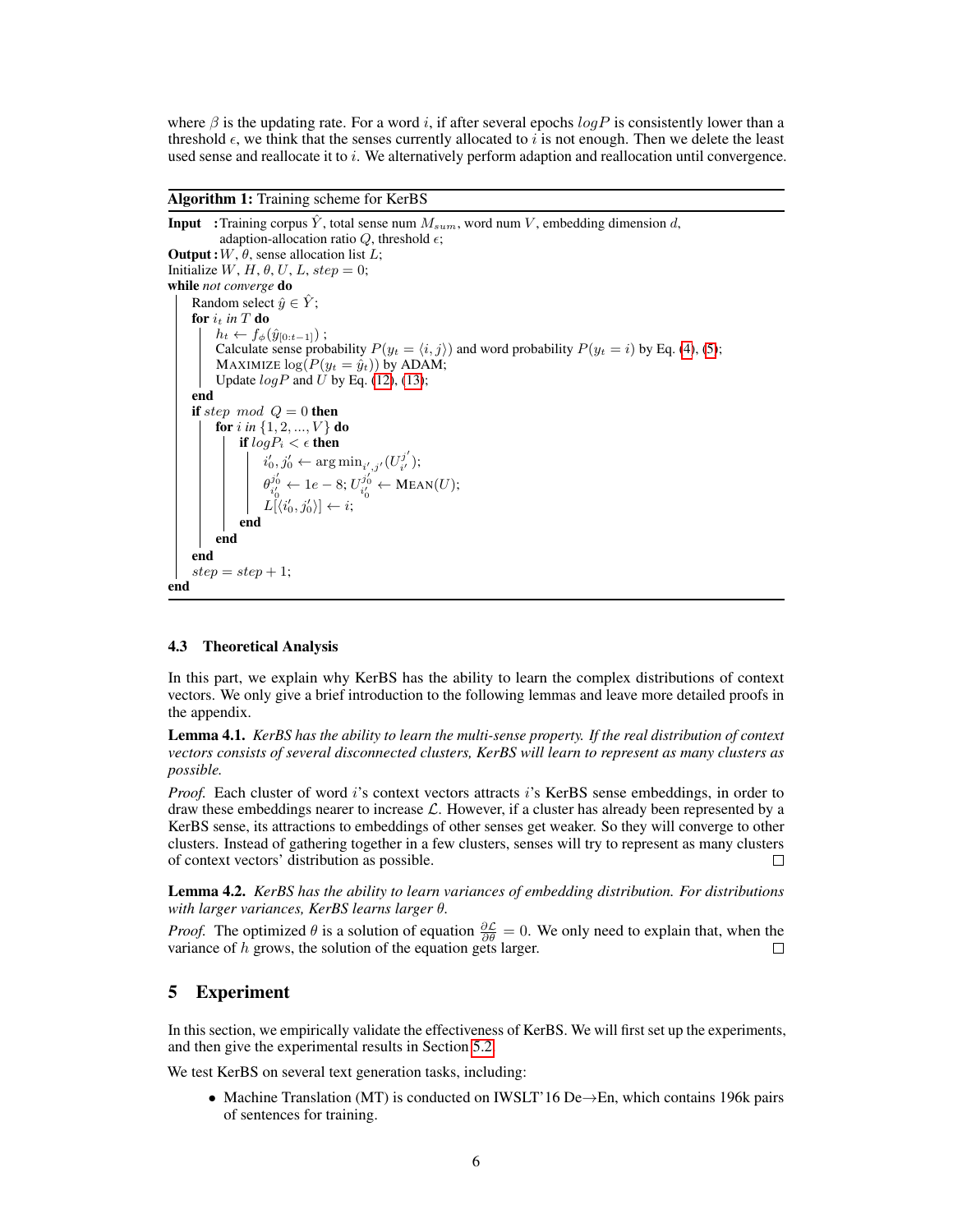- Language modeling (LM) is included to test the unconditional text generation performance. Following previous work, we use a 300k, 10k and 30k subset of One-Billion-Word Corpus for training, validating and testing, respectively.
- Dialog generation (Dialog) is also included. We employ the DailyDialog dataset from Li et al. [2017] for experiment, by deleting the overlapping of train and test sets in advance.

Note that these text generation tasks emphasize on different sides. MT is employed to test the ability of semantic transforming across bilingual corpus. LM is included to test whether KerBS can generally help generate more fluent sentences. Dialog generation even needs some prior knowledge to generate good responses, which is the most challenging task.

For LM, we use Perplexity (PPL) to test the performance. For MT and Dialog, we measure the generation quality with BLEU-4 and BLEU-1 scores [Papineni et al., 2002]. Human evaluation is also included for Dialog. During human evaluation, 3 volunteers are requested to label Dialog data containing 50 sets of sentences. Each set contains the input sentences as well as output responses generated by KerBS and baseline models. Volunteers are asked to score the responses according to their fluency and relevance to the corresponding questions. (See detailed scoring in the appendix.) After responses are labeled, we calculate the average score of each method. Then a t-test is performed to reject the hypothesis that KerBS is not better than the baseline methods.

# 5.1 Implementation Details

For LM, we use GRU language model [Chung et al., 2014] as our testbed. We try different sets of parameters, including RNN layers, hidden sizes and embedding dimensions. The model that performs best with traditional softmax is chosen as the baseline.

For MT and Dialog, we implement the attention-based sequence to sequence model (*Seq2Seq*, [Bahdanau et al., 2015]) as well as Transformer [Vaswani et al., 2017] as our baselines. For Seq2Seq, (hidden size, embedding dimension) are set to (512, 256) and (1024, 512), respectively. And For Transformer, (hidden size, embedding dim, dropout, layer num, head num) is set to (288, 507, 0.1, 5, 2) for both MT and Dialog, following Lee et al. [2018]. All models are trained on sentences with up to 80 words. We set the batch size to 128 and the beam size to 5 for decoding. For both German and English, we first tokenize sentences into tokens by Moses tokenizer [Koehn et al., 2007]. Then BPE [Sennrich et al., 2016] is applied to segment each word into subwords.

Adam [Kingma and Ba, 2014] is adopted as our optimization algorithm. We start to decay the learning rate when the loss on validation set stops to decrease. For LM, we set the initial learning rate to 1.0, and the decay rate to 0.8. For MT and Dialog, the initial learning rate is 5e-4 and the decay rate is 0.5.

# 5.2 Results of Text Generation

We list the results of using KerBS in Table 1 and 2. Then we give some analysis.

| Table 1. I chromiance of Kelling on Seq2Seq. |                |                                             |        |                  |  |
|----------------------------------------------|----------------|---------------------------------------------|--------|------------------|--|
| Tasks                                        | <b>Metrics</b> | Seq2Seq+ MoS [Yang et al., 2018]<br>Seq2Seq |        | $SeqSeq + KerBS$ |  |
| МT                                           | BLEU-4         | 25.91                                       | 26.45  | 27.28            |  |
| LM                                           | PPI.<br>103.12 |                                             | 102.72 | 102.17           |  |
| Dialog                                       | BLEU-1         | 16.56                                       | 13.73  | 17.85            |  |
|                                              | Human Eval.    | 24                                          | . 04   | 1.40             |  |

Table 1: Performance of  $KerRS$  on  $Seq2Seq$ 

|  | Table 2: Performance of KerBS on Transformer. |
|--|-----------------------------------------------|
|--|-----------------------------------------------|

| Tasks  | Metrics | <b>Transformer</b> | Transformer + MoS [Yang et al., 2018] | Transformer + KerBS |
|--------|---------|--------------------|---------------------------------------|---------------------|
| МT     | BLEU-4  | 29.61              | 28.54                                 | 30.90               |
| Dialog | BLEU-1  | 10.61              | 9.81                                  | 10.90               |

Machine Translation For machine translation, KerBS achieves higher BLEU-4 scores on Seq2Seq( $+1.37$ ) and Transformer( $+1.29$ ). However, the performance gain of MoS is not significant, and it is not even as good as vanilla Transformer model. Cases of MT on Transformer are shown in Table 3.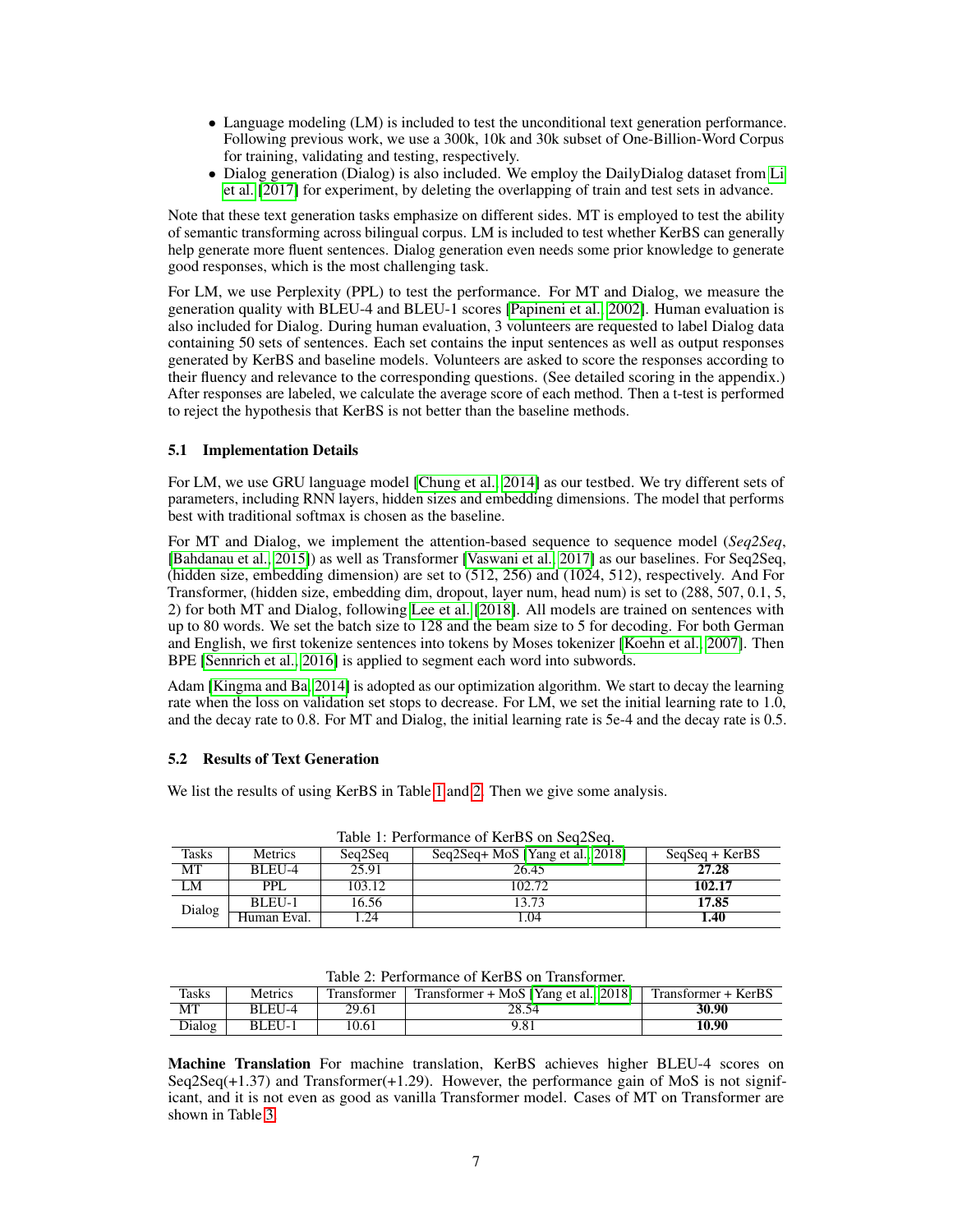| racio $\sigma$ . Examples of $mT$ on $T$ and $T$ to be $T$ and |                                                                                              |  |  |
|----------------------------------------------------------------|----------------------------------------------------------------------------------------------|--|--|
| Source                                                         | meine gebildete Mutter aber wurde Lehrerin.                                                  |  |  |
| Transformer                                                    | my foster mother was a teacher.                                                              |  |  |
| $+$ MoS                                                        | and my educated mother was a teacher.                                                        |  |  |
| $+$ KerBS                                                      | but my educated mother became a teacher.                                                     |  |  |
| Source                                                         | man erreicht niemals eine Gemeinde mit Ideen, man setzt sich mit den Einheimischen zusammen. |  |  |
| Transformer                                                    | you never achieve a community with ideas; you put together with local people.                |  |  |
| + MoS                                                          | you never get a community with ideas, you're putting together with indigenous people.        |  |  |
| $+$ KerBS                                                      | you never get to a community with ideas, and you sit with the local people.                  |  |  |

Table 3: Examples of MT on IWSLT'16 De→En

| Table 4: Examples of dialog generation on DailyDialog |  |  |
|-------------------------------------------------------|--|--|
|                                                       |  |  |

| Source    | what do you mean?                                                           |
|-----------|-----------------------------------------------------------------------------|
| Seq2Seq   | i mean, what s up with the and iron bars on your windows.                   |
| $+$ MoS   | well, how can i put this? france is a terrible team.                        |
| $+$ KerBS | well, i mean. we always do the same thing. there s no variety in our lives. |
| source    | now, what seems to be the trouble?                                          |
| Seq2Seq   | trouble is trouble.                                                         |
| $+$ MoS   | yeah. and he was.                                                           |
| + KerBS   | not bad. but i have a bad cold today.                                       |
| source    | it can t be more than fourteen days late for us to accept it.               |
| Seq2Seq   | it will just fine.                                                          |
| $+$ MoS   | well, i see. have you been back to work then?                               |
| $+$ KerBS | maybe you re right. i think we should take it.                              |
|           |                                                                             |

Language Model As expected, KerBS achieves lower PPL (102.17) on LM compared with both MoS (102.72) and traditional softmax (103.12). Although it introduces more parameters, KerBS does not lead to overfitting. On the contrary, the increased complexity in KerBS helps the model to better capture the information of the embedding space.

Dialogue Generation We also include results of dialog generation. Unlike tasks where source and target sentences are highly aligned, dialog generation may need some prior knowledge for obtaining good responses. Moreover, the multi-modality of the generated sentences is a serious problem in Dialog. We expect that much expressive structure of KerBS could help. Since the performance of Transformer is not comparable to Seq2Seq on Dialog generation, we will focus on Seq2Seq in this part. KerBS achieves a BLEU-1 score of 17.85 on test set, which is remarkable compared with the baselines. Human evaluations also confirm the effectiveness of using KerBS in dialog generation. After performing a one-tailed hypothesis test, we find that the p-value is lower than 0.05, which means that the obtained improvements on Dialog systems are nontrivial. We list some of the generated responses of different models in Table 4.

# 5.3 Ablation Study

We perform ablation study of three variants of KerBS on the MT task. KerBS w/o kernel removes the kernel function from KerBS, so that distribution variances are no longer explicitly controlled. We find that it loses 0.49 BLEU scores compared with original KerBS, which indicates that to explicitly express distribution variances of hidden states is important and KerBS works well in doing so (Table 5). KerBS with single sense replaces the multi-sense model with single-sense one, which also leads to performance decline. This further confirms our assumption that the distribution of

| Table 5: Results of ablation study on MT (Seq2Seq). |        |  |  |
|-----------------------------------------------------|--------|--|--|
| Models                                              | BLEU-4 |  |  |
| $Seq2Seq + KerBS$                                   | 27.28  |  |  |
| w/o kernel                                          | 26.79  |  |  |
| w/ only single sense                                | 26.80  |  |  |
| w/o dynamic allocation                              | 27.00  |  |  |

Table 5: Results of ablation study on MT (Seq2Seq).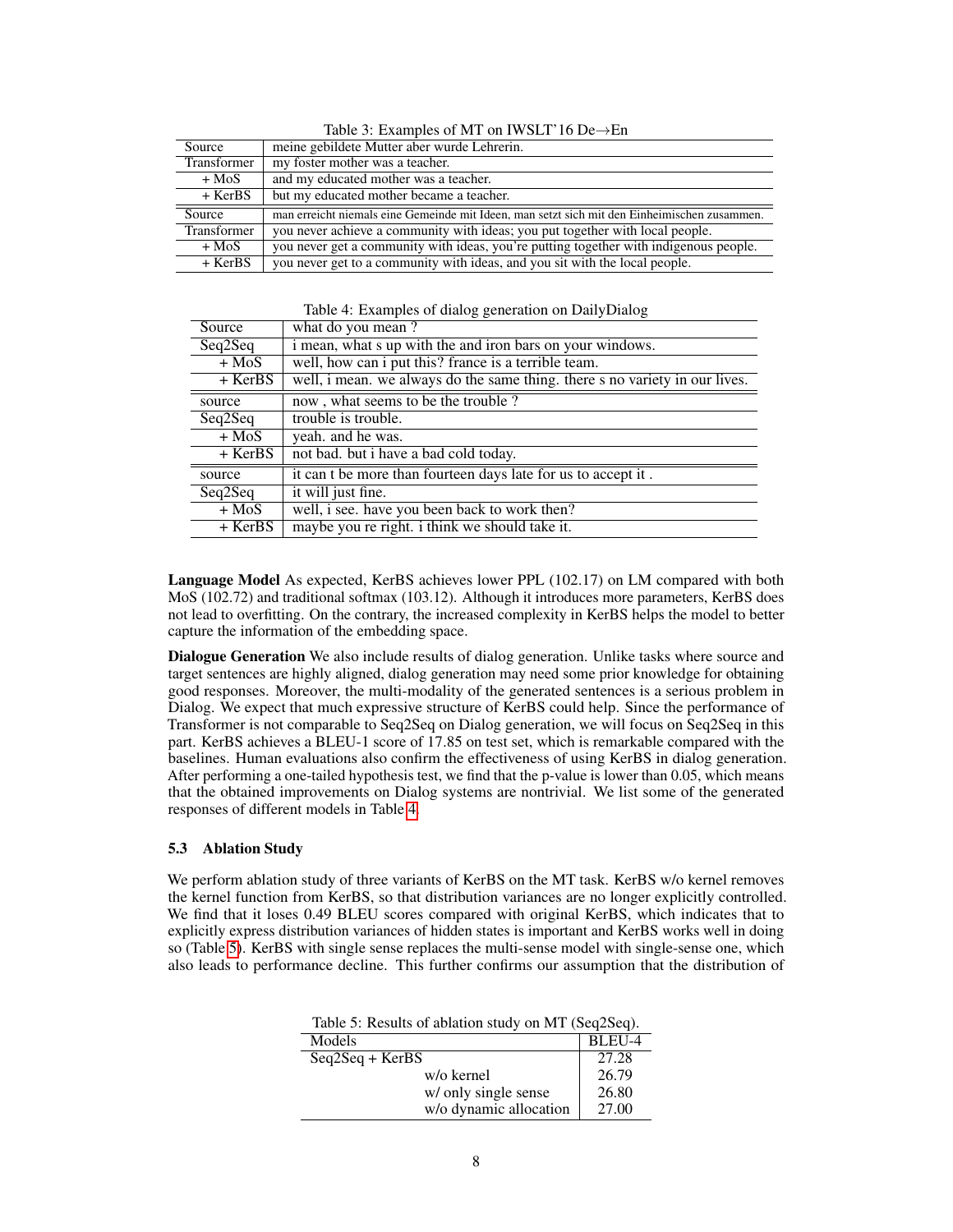context vectors is multi-modal. In such cases, the output layer should also be multi-modal. In KerBS w/o dynamic allocation, each word is allocated with a fixed number of senses. Though it still performs better than single sense models, it is slightly worse than full KerBS model, which shows the necessity of dynamic allocation.

### 5.4 Detailed Analysis

In this part, we verify that KerBS learns reasonable sense number M and variance parameter  $\theta$  by examples. And we have the following conclusions.

|      | Sense      |             |            |       |        |  |
|------|------------|-------------|------------|-------|--------|--|
|      |            | Redwood     | particular | open  | they   |  |
|      |            | heal        | figure     | order | work   |  |
| word | structural | during      | amazing    | body  |        |  |
|      |            | theoretical | known      | sound | power  |  |
|      |            | rotate      | size       | base  | change |  |

Table 6: Randomly selected words with different numbers of senses M after training.

Firstly, KerBS can learn the multisense property. From Table 6, we find that words with a single meaning, including some proper nouns, are allocated with only one sense. But for words with more complex meanings, such as pronouns, more senses are necessary to represent them. (In our experiment, we restrict each word's sense number between 1 and 4, in order to keep the training stable.) In addition, we find that words with 4 senses have several distinct meanings. For instance, "change" means transformation as well as small currency.



Figure 3: Words with different  $\theta$ .

Secondly,  $\theta$  in KerBS is an indicator for words' semantic scopes. In figure 3 we compare the  $\theta$  of 3 sets of nouns. For each set of them, we find words denoting bigger concepts (such as car, animal and earth) have larger  $\theta$ .

#### 5.5 Time Complexity

Compared with baselines, the computation cost of incorporating KerBS into text generation mainly lies with the larger vocabulary for embedding matching, which is only a portion of the whole computation of text generation. Empirically, when we set the total sense number to about 3 times the vocabulary size, KerBS takes twice as long as vanilla softmax for one epoch.

# 6 Conclusion

Text generation requires a proper embedding space for words. In this paper, we proposed KerBS to learn better embeddings for text generation. Unlike traditional Softmax, KerBS includes a Bayesian composition of multi-sense embedding for words and a learnable kernel to capture the similarities between words. Incorporating KerBS into text generation could boost the performance of several text generation tasks, especially the dialog generation task. Future work includes proposing better kernels for generation and designing a meta learner to dynamically reallocate senses.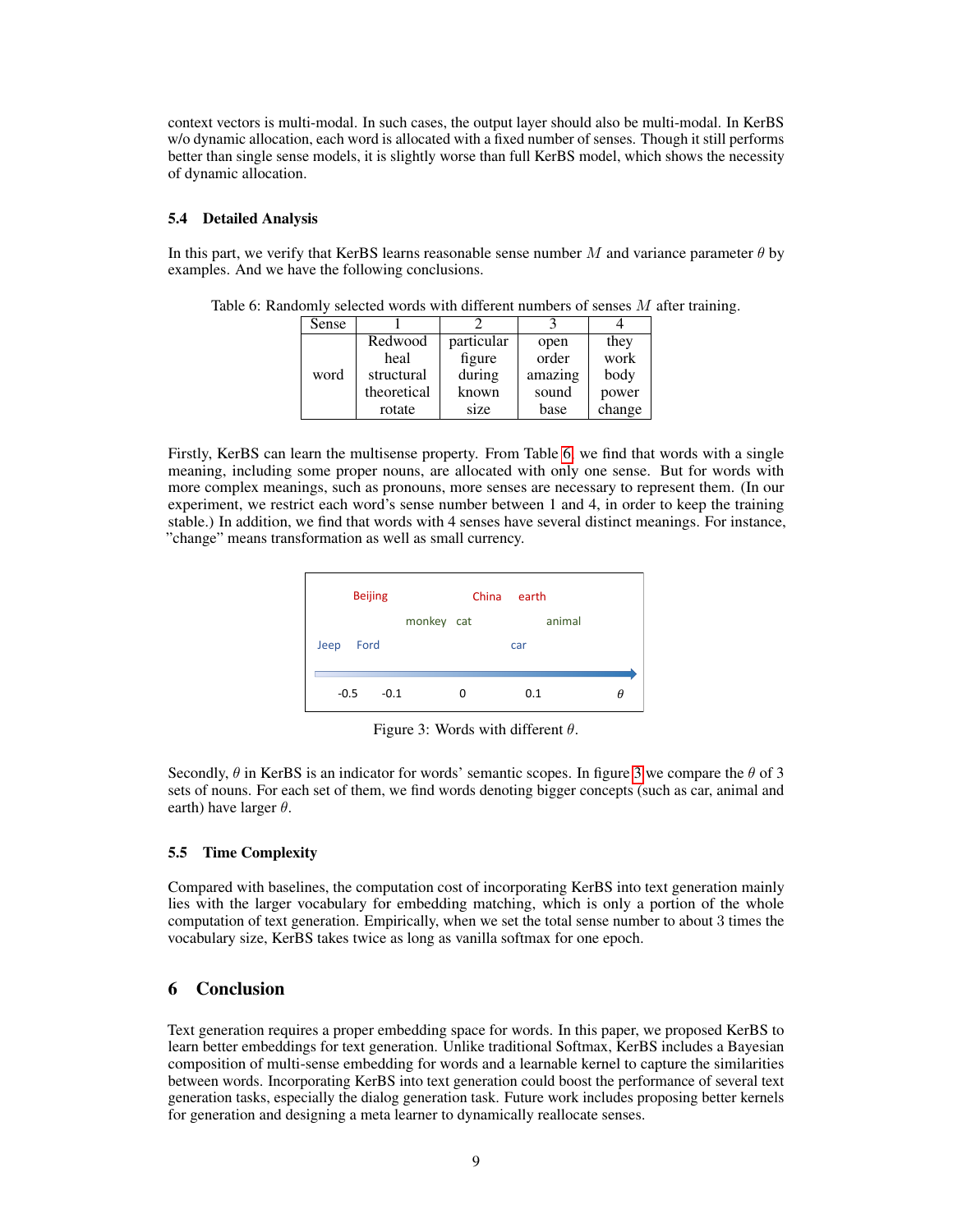#### Acknowledgments

We would like to thank Xunpeng Huang and Yitan Li for helpful discussion and review of the first version. We also wish to thank the anonymous reviewers for their insightful comments.

## References

- Tim Salimans Alec Radford, Karthik Narasimhan and Ilya Sutskever. Improving language understanding with unsupervised learning. In *Technical report, OpenAI*, 2018.
- Dzmitry Bahdanau, Kyunghyun Cho, and Yoshua Bengio. Neural machine translation by jointly learning to align and translate. *ICLR 2015*, 2015.
- Yoshua Bengio, Réjean Ducharme, Pascal Vincent, and Christian Jauvin. A neural probabilistic language model. *Journal of machine learning research*, 3(Feb):1137–1155, 2003.
- Tao Chen, Ruifeng Xu, Yulan He, and Xuan Wang. Improving distributed representation of word sense via wordnet gloss composition and context clustering. In *Proceedings of the 53rd Annual Meeting of the Association for Computational Linguistics and the 7th International Joint Conference on Natural Language Processing (Volume 2: Short Papers)*, volume 2, pages 15–20, 2015.
- Xinxiong Chen, Zhiyuan Liu, and Maosong Sun. A unified model for word sense representation and disambiguation. In *Proceedings of the 2014 Conference on Empirical Methods in Natural Language Processing (EMNLP)*, pages 1025–1035, 2014.
- Junyoung Chung, Caglar Gulcehre, Kyunghyun Cho, and Yoshua Bengio. Empirical evaluation of gated recurrent neural networks on sequence modeling. In *NIPS 2014 Workshop on Deep Learning, December 2014*, 2014.
- Jacob Devlin, Ming-Wei Chang, Kenton Lee, and Kristina Toutanova. Bert: Pre-training of deep bidirectional transformers for language understanding. In *Proceedings of the 2019 Conference of the North American Chapter of the Association for Computational Linguistics: Human Language Technologies, Volume 1 (Long and Short Papers)*, pages 4171–4186, 2019.
- Eric H Huang, Richard Socher, Christopher D Manning, and Andrew Y Ng. Improving word representations via global context and multiple word prototypes. In *Proceedings of the 50th Annual Meeting of the Association for Computational Linguistics: Long Papers-Volume 1*, pages 873–882. Association for Computational Linguistics, 2012.
- Hakan Inan, Khashayar Khosravi, and Richard Socher. Tying word vectors and word classifiers: A loss framework for language modeling. *ICLR 2017*, 2017.
- Sujay Kumar Jauhar, Chris Dyer, and Eduard Hovy. Ontologically grounded multi-sense representation learning for semantic vector space models. In *Proceedings of the 2015 Conference of the North American Chapter of the Association for Computational Linguistics: Human Language Technologies*, pages 683–693, 2015.

Diederik P. Kingma and Jimmy Ba. Adam: A method for stochastic optimization. *ICLR 2014*, 2014.

- Philipp Koehn, Hieu Hoang, Alexandra Birch, Chris Callison-Burch, Marcello Federico, Nicola Bertoldi, Brooke Cowan, Wade Shen, Christine Moran, Richard Zens, Chris Dyer, Ondrej Bojar, Alexandra Constantin, and Evan Herbst. Moses: Open source toolkit for statistical machine translation. In *ACL*, 2007.
- Jason Lee, Elman Mansimov, and Kyunghyun Cho. Deterministic non-autoregressive neural sequence modeling by iterative refinement. In *Proceedings of the 2018 Conference on Empirical Methods in Natural Language Processing*, pages 1173–1182, 2018.
- Yanran Li, Hui Su, Xiaoyu Shen, Wenjie Li, Ziqiang Cao, and Shuzi Niu. Dailydialog: A manually labelled multi-turn dialogue dataset. In *Proceedings of the Eighth International Joint Conference on Natural Language Processing (Volume 1: Long Papers)*, volume 1, pages 986–995, 2017.